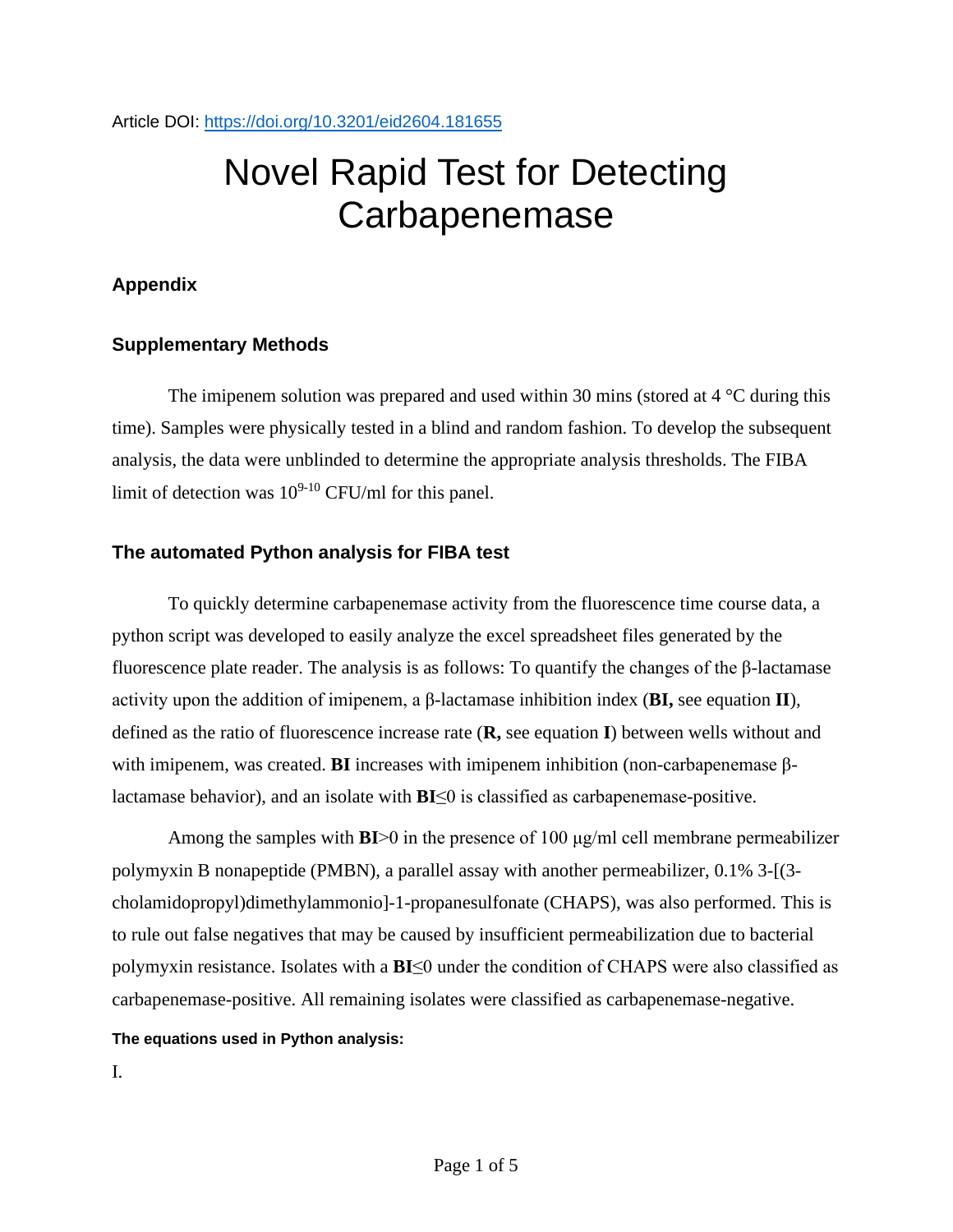$$
\mathbf{R} = \sum_{i=1}^{N} v_i
$$

where  $\nu$  is the fluorescence increase per time step,  $i$  is the time index of the sorted  $\nu$  (i.e.,  $\nu_1$  is the largest fluorescent difference,  $v_2$  is the second largest fluorescent difference, etc.) and  $N$  is the number of *v* to be summed. *v* was determined from a 50 second running average of the fluorescent time course, and *N* was set to 45.

II.

$$
BI = \left(\sum_{i=1}^{N} v_i^{0 \mu M} / \sum_{i=1}^{N} v_i^{10 \mu M}\right) - BI_0
$$

where  $v_i^C$  is the fluorescence increase per time step at imipenem concentration C, and BI<sub>0</sub>, designated as the **BI** cut-off value for the enzyme inhibition, is 1.25.

| Appendix Table 1. Carbapenemase-producing isolates subjected to the FIBA* test |  |  |
|--------------------------------------------------------------------------------|--|--|
|--------------------------------------------------------------------------------|--|--|

| Carbapenemase category |             |               |                   |                | Carbapenem susceptibility‡ |         |                |                 | FIBA test |
|------------------------|-------------|---------------|-------------------|----------------|----------------------------|---------|----------------|-----------------|-----------|
| Ambler class           | <b>Type</b> | Subtype       | <b>Species</b>    | No.t           | Imi                        | Mer     | Ert            | Dor             | result§   |
| A                      | <b>KPC</b>  | KPC-2         | C.freundii        |                | 16                         | > 8     | > 8            | > 8             | $\ddot{}$ |
|                        |             |               | E.cloacae         |                | 8                          | 8       | > 8            | 4               | +         |
|                        |             |               | K.pneumoniae      |                | > 8                        | 16      | $\leq 0.25$    | > 8             |           |
|                        |             |               | M.morganii        |                | 8                          | 4       | 8              | 4               | +         |
|                        |             |               | P.mirabilis       | 1              | 16                         | 0.5     | 1              | 4               |           |
|                        |             | KPC-3         | E.cloacae         | $\overline{2}$ | $\geq 8$                   | $4 - 8$ | 0.5            | $1 - 8$         | +         |
|                        |             |               | E.coli            | $\overline{2}$ | $4 - 8$                    | 4       | $0.5 - 8$      | $\leq 0.25 - 4$ | +         |
|                        |             |               | K.ascorbata       |                | 4                          | 8       | 8              | 4               | +         |
|                        |             |               | K.oxytoca         |                | 4                          | 1       | 0.5            | 0.5             | +         |
|                        |             |               | K.ozaenae         | 1              | > 8                        | >64     | 0.5            | > 8             | +         |
|                        |             |               | K.pneumoniae      | 3              | > 8                        | > 8     | $\geq 4$       | > 8             | +         |
|                        |             |               | R.ornithinolytica | 1              | 4                          | 1       | 1              | 2               | +         |
|                        |             | KPC-4         | E.cloacae         |                | 0.5                        | 1       | 0.5            | > 8             | +         |
|                        |             | KPC-5         | P.aeruginosa      |                | > 8                        | >64     | 1              | > 8             | +         |
|                        |             | KPC-6         | E.cloacae         |                | 4                          | 4       | 0.5            | 8               | +         |
|                        |             |               | P.mirabilis       | 1              | 16                         | 2       | 2              | $\overline{2}$  |           |
|                        | <b>SME</b>  | SME-3         | S.marcescens      | $\overline{2}$ | > 8                        | >64     | 4              | $≤ 0.25 - 0.5$  | +         |
|                        | NMC-A       | NMC-A         | E.cloacae         | 2              | $\geq 32$                  | > 8     | > 8            | > 8             | $\ddot{}$ |
| $\sf B$                | <b>NDM</b>  | NDM-1         | E.coli            | 1              | 8                          | >16     | > 8            | > 8             | $\ddot{}$ |
|                        |             |               | K.pneumoniae      | 2              | > 8                        | > 8     | $1 - 8$        | > 8             | $\ddot{}$ |
|                        |             |               | M.morganii        | 1              | 2                          | 8       | 4              | > 8             | +         |
|                        |             |               | P.mirabilis       |                | 32                         | 4       | 4              | > 8             |           |
|                        |             |               | P.rettgeri        |                | 8                          | 32      | 4              | $\leq 0.25$     |           |
|                        |             |               | S.senftenberg     |                | 4                          | 8       | > 8            | 8               |           |
|                        |             |               | A.baumannii       |                | > 8                        | 64      | 1              | > 8             |           |
|                        |             |               | Citrobacter spp.  |                | 16                         | > 8     | > 8            | > 8             |           |
|                        |             |               | E.cloacae         |                | 4                          | 32      | $\leq 0.25$    | > 8             |           |
|                        |             | NDM-1/OXA-64  | A.baumannii       |                | > 8                        | 64      | 0.5            | > 8             | +         |
|                        |             | NDM-6         | E.coli            |                | 16                         | > 8     | > 8            | > 8             | +         |
|                        | <b>VIM</b>  | $VIM-1$       | E.cloacae         | 1              | 4                          | 2       | $\overline{2}$ | 4               | +         |
|                        |             |               | K.pneumoniae      | 1              | 4                          | 4       | 1              | 4               | +         |
|                        |             | $VIM-2$       | P.aeruginosa      | 2              | > 64                       | > 8     | > 8            | > 8             | +         |
|                        |             | <b>VIM-27</b> | K.pneumoniae      | 1              | 64                         | > 8     | > 8            | > 8             | +         |
|                        |             | $VIM-4$       | P.aeruginosa      |                | > 64                       | > 8     | > 8            | 4               | $\ddot{}$ |
|                        | <b>IMP</b>  | IMP-1         | P.aeruginosa      |                | > 64                       | > 8     | > 8            | > 8             | +         |
|                        |             | $IMP-14$      | P.aeruginosa      |                | 64                         | > 8     | > 8            | > 8             | $\ddot{}$ |
|                        |             | IMP-4         | K.pneumoniae      | 2              | $1 - 4$                    | $2 - 4$ | $2 - 4$        | $4 - 8$         | $\ddot{}$ |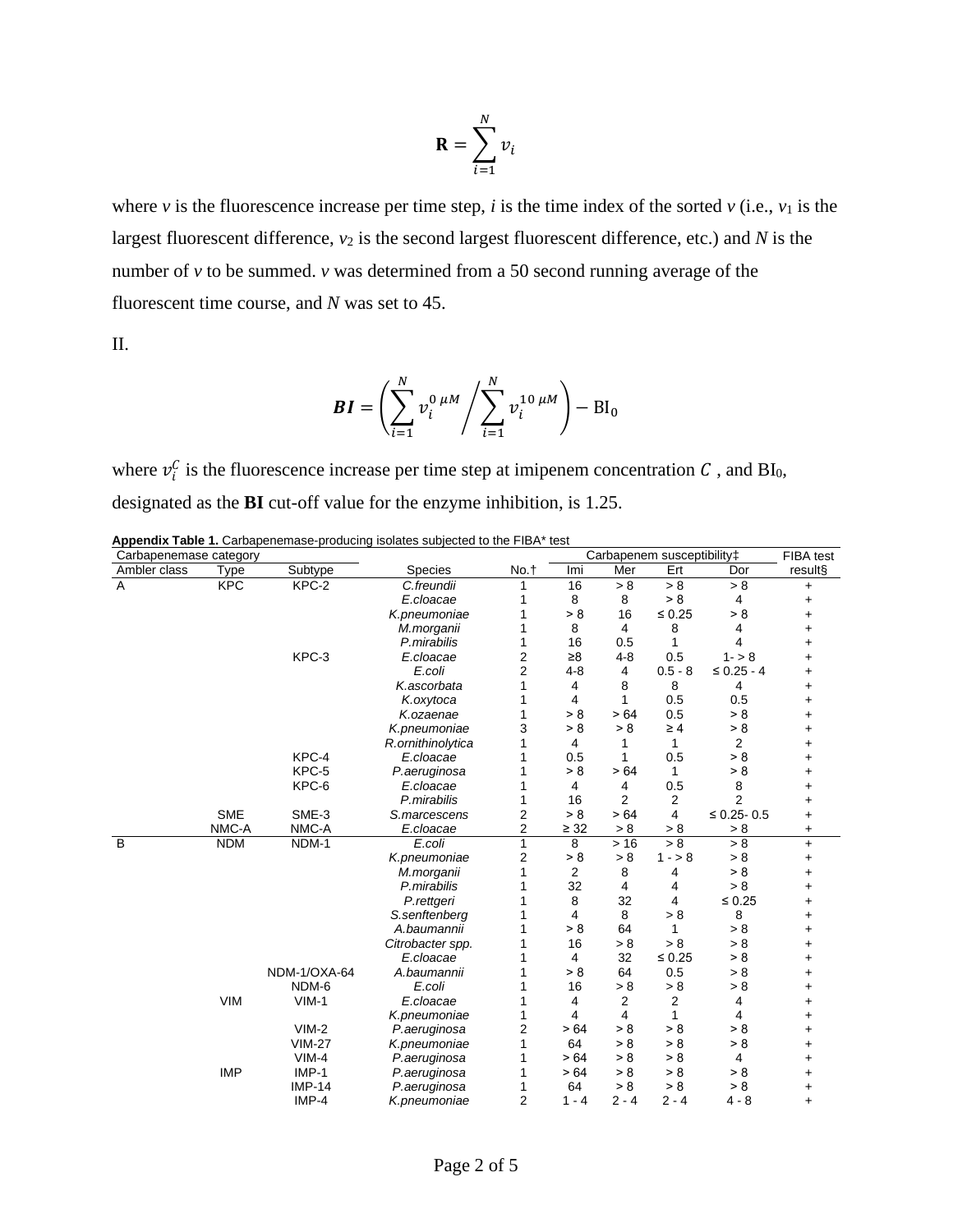| Carbapenemase category |            |                           |              |      | Carbapenem susceptibility‡ | FIBA test |     |     |         |
|------------------------|------------|---------------------------|--------------|------|----------------------------|-----------|-----|-----|---------|
| Ambler class           | Type       | Subtype<br><b>Species</b> |              | No.t | Imi                        | Mer       | Ert | Dor | result§ |
|                        | <b>SPM</b> | SPM-1                     | P.aeruginosa |      | >64                        | > 8       | > 8 | > 8 |         |
| D                      | <b>OXA</b> | OXA-48                    | E.aerogenes  |      |                            | າ         |     |     |         |
|                        |            |                           | K.pneumoniae |      |                            | 8         | > 8 | 8   |         |
|                        |            | OXA-58/100                | A.baumannii  |      | $16 - 32$                  | > 8       | > 8 | 8   |         |
|                        |            | OXA-66/72                 | A.baumannii  |      | >64                        | > 8       | > 8 | > 8 |         |
|                        |            | OXA-181                   | K.ozaenae    |      |                            | 4         | > 8 |     |         |
|                        |            |                           | K.pneumoniae |      |                            | 4         | > 8 | 4   |         |
|                        |            | OXA-232                   | K.pneumoniae |      |                            | > 8       | > 8 | > 8 |         |

\*FIBA, Fluorescence identification of β-Lactamase activity.

†No., number of isolates tested.

‡MIC of the tested isolates for doripenem (Dor), ertapenem(Ert), imipenem(Imi) and meropenem(Mer).

§FIBA test result: -, negative; +, positive. All the results shown here were based on the average of two independent replicates. With the permeabilizer PMBN, there are 4 out of 57 (7%) isolates labeled as false negatives which are subsequently found positive with the permeabilizer CHAPS.

|  | Appendix Table 2. Non-carbapenemase-producing isolates subjected to the FIBA <sup>*</sup> test |  |  |  |  |  |  |  |  |  |
|--|------------------------------------------------------------------------------------------------|--|--|--|--|--|--|--|--|--|
|--|------------------------------------------------------------------------------------------------|--|--|--|--|--|--|--|--|--|

|             | β-Lactamase category   |                |      |            | FIBA test       |                 |             |         |
|-------------|------------------------|----------------|------|------------|-----------------|-----------------|-------------|---------|
| Type        | Subtype                | <b>Species</b> | No.† | Imi        | Mer             | Ert             | Dor         | result§ |
| <b>ESBL</b> | CTX-M-14, TEM-1B       | E.coli         |      | $\leq 0.5$ | $\leq 0.12$     |                 | $\leq 0.12$ |         |
|             | CTX-M-15, SHV-1,       | K.pneumoniae   |      |            | 2               | > 8             | 2           |         |
|             | TEM-1B, OXA-1/10¶      |                |      |            |                 |                 |             |         |
|             | CTX-M-2, SHV-83,       | K.pneumoniae   | 1    | 8          | > 8             | > 8             | > 8         |         |
|             | TEM-1A, OXA-9/10¶      |                |      |            |                 |                 |             |         |
|             | SHV-3                  | E.coli         |      | $\leq 0.5$ | $\leq 0.12$     | $\leq 0.12$     | $\leq 0.12$ |         |
|             | SHV-4                  | E.coli         |      | $\leq 0.5$ | $\leq 0.12$     | $\leq 0.12$     | $\leq 0.12$ |         |
|             | <b>SHV-12</b>          | K.pneumoniae   |      | $\leq 0.5$ | 2               | > 8             |             |         |
|             | $SHV-12$               | K.pneumoniae   |      | $\leq 0.5$ | $\leq 0.12$     | 0.25            | $\leq 0.12$ |         |
|             | TEM-3                  | E.coli         |      | $\leq 0.5$ | $\leq 0.12$     | $\leq 0.12$     | $\leq 0.12$ |         |
|             | <b>TEM-10</b>          | E.coli         |      | $\leq 0.5$ | $\leq 0.12$     | $\leq 0.12$     | $\leq 0.12$ |         |
|             | <b>TEM-12</b>          | E.coli         |      | $\leq 0.5$ | $\leq 0.12$     | $\leq 0.12$     | $\leq 0.12$ |         |
|             | <b>TEM-26</b>          | E.coli         |      | $\leq 0.5$ | $\leq 0.12$     | $\leq 0.12$     | $\leq 0.12$ |         |
|             | TEM-52B                | E.coli         |      | $\leq 0.5$ | 0.25            |                 | 0.25        |         |
| AmpC        | ACT-7                  | E.cloacae      |      | $\leq 0.5$ | $\leq 0.12$     | 0.25            | $\leq 0.12$ |         |
|             | <b>ACT-15</b>          | E.cloacae      |      | $\leq 0.5$ | $\leq 0.12$     |                 | $\leq 0.12$ |         |
|             | CMY-2                  | E.coli         | 2    | $\leq 0.5$ | $\leq 0.12 - 1$ | $\leq 0.12 - 2$ | $\leq 0.12$ |         |
|             | cAmpC                  | E.aerogenes    |      | $\leq 0.5$ | $\leq 0.12$     |                 | $\leq 0.12$ |         |
|             | cAmpC                  | E.cloacae      |      | $\leq 0.5$ | $\leq 0.12$     | $\leq 0.12$     | $\leq 0.12$ |         |
| ESBL&       | CTX-M14; DHA-1,        | K.pneumoniae   |      | 16         | 8               | > 8             | 8           |         |
| AmpC        | $SHV-11$ , TEM-1B $\P$ |                |      |            |                 |                 |             |         |
|             | cAmpC, TEM-1B          | E.cloacae      |      | $\leq 0.5$ | $\leq 0.12$     |                 | $\leq 0.12$ |         |
|             | CMY-2, TEM-1B          | E.coli         |      | $\leq 0.5$ | $\leq 0.12$     | $\leq 0.12$     | $\leq 0.12$ |         |

\*FIBA, fluorescence identification of β-Lactamase activity.

†No., number of isolates tested.

‡MIC of the tested isolates for doripenem (Dor), ertapenem(Ert), imipenem(Imi) and meropenem(Mer).

§FIBA test result: -, negative; +, positive.

**¶**Porin modifications were present together with β-lactamase. All the results shown here were based on the average of two independent replicates.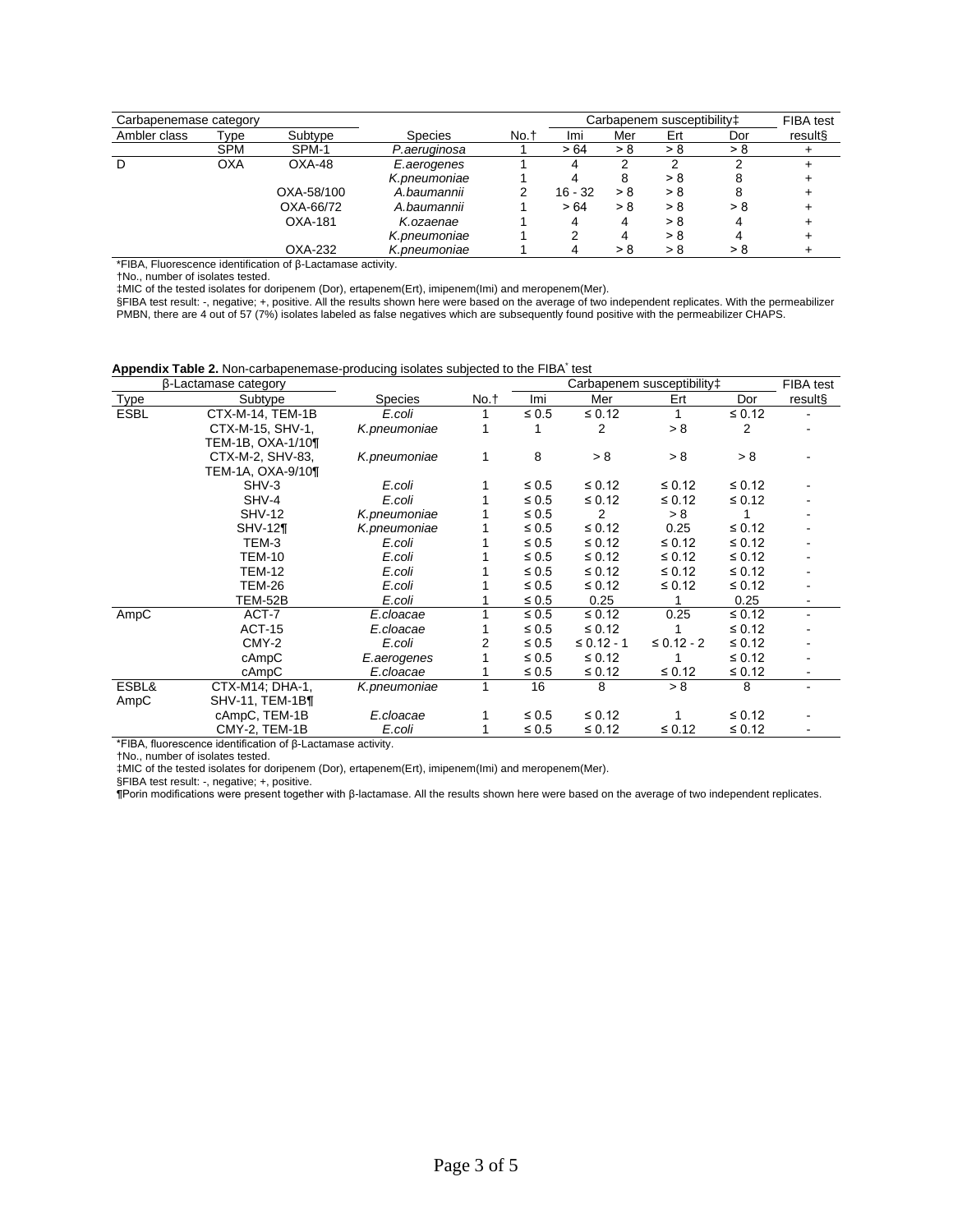

**Appendix Figure 1.** The detection of bacterial carbapenemase production by the fluorescence identification of β-lactamase activity. A) Carbapenemase producing isolates cleave β-lactamase enzymeactivated fluorophore irrespective of imipenem addition, as exemplified here by the strain # 0147 from the CDC isolate bank. B) Non-carbapenemase β-lactamases are unable to cleave β-lactamase enzymeactivated fluorophore when inhibited by imipenem, as shown here by the isolate # 0065 from the CDC isolate bank.